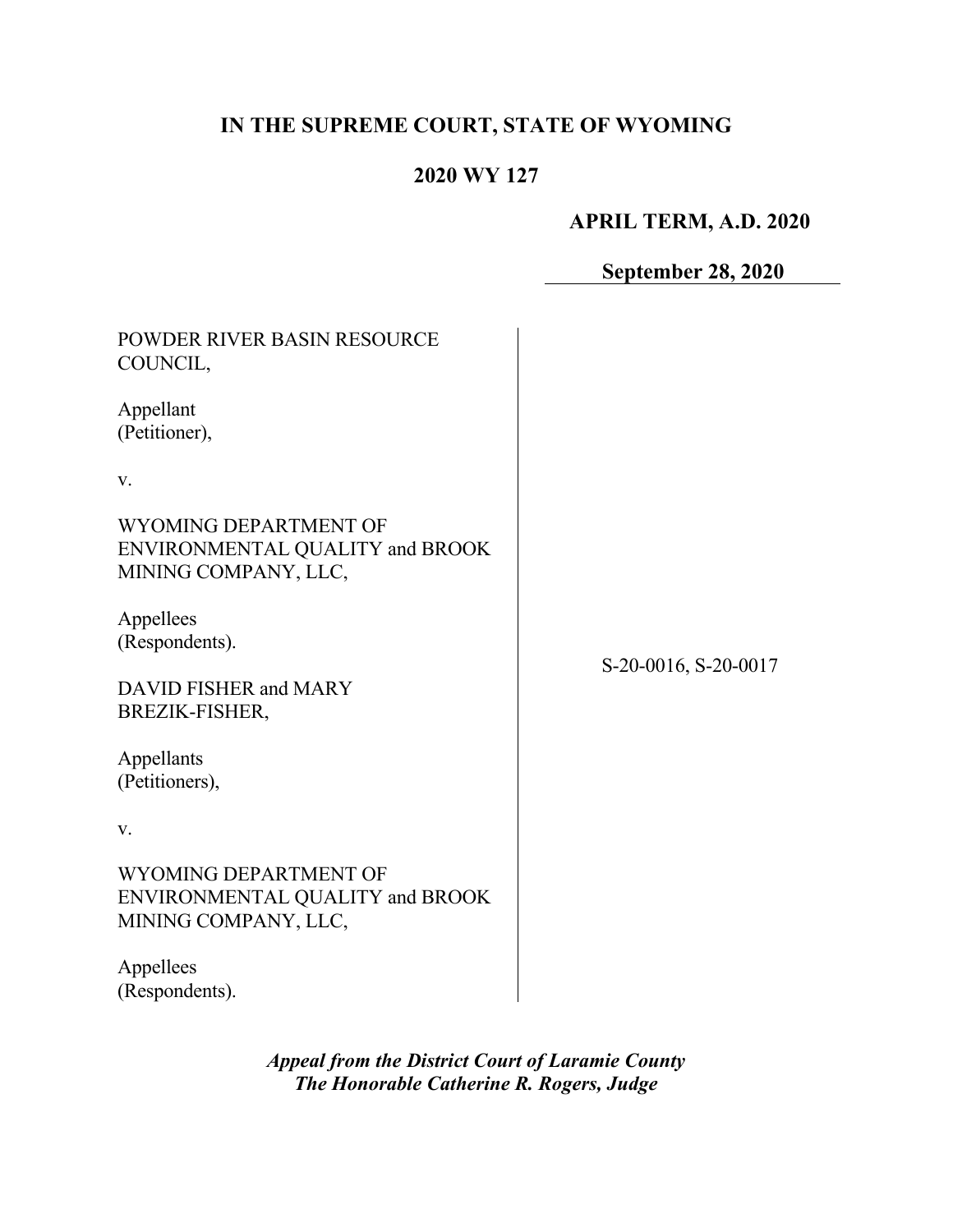#### *Representing Powder River Basin Resource Council:*

*Shannon R. Anderson, Powder River Basin Resource Council, Sheridan, Wyoming. Argument by Ms. Anderson.*

#### *Representing David Fisher and Mary Brezik-Fisher:*

*Jay A. Gilbertz, Yonkee & Toner, LLP, Sheridan, Wyoming. Argument by Mr. Gilbertz.*

#### *Representing Department of Environmental Quality:*

*Bridget L. Hill, Attorney General; James Kaste, Deputy Attorney General; Matthew VanWormer, Senior Assistant Attorney General. Argument by Mr. VanWormer.*

#### *Representing Brook Mining Co., LLC:*

*Patrick R. Day, JoAnna S. DeWald, and Thomas L. Sansonetti, Holland & Hart, LLP, Cheyenne, Wyoming. Argument by Mr. Day.*

#### *Before FOX and KAUTZ, JJ., and PERRY, DAY, and LAVERY, DJJ.*

**NOTICE: This opinion is subject to formal revision before publication in Pacific Reporter Third. Readers are requested to notify the Clerk of the Supreme Court, Supreme Court Building, Cheyenne, Wyoming 82002, of any typographical or other formal errors so that correction may be made before final publication in the permanent volume.**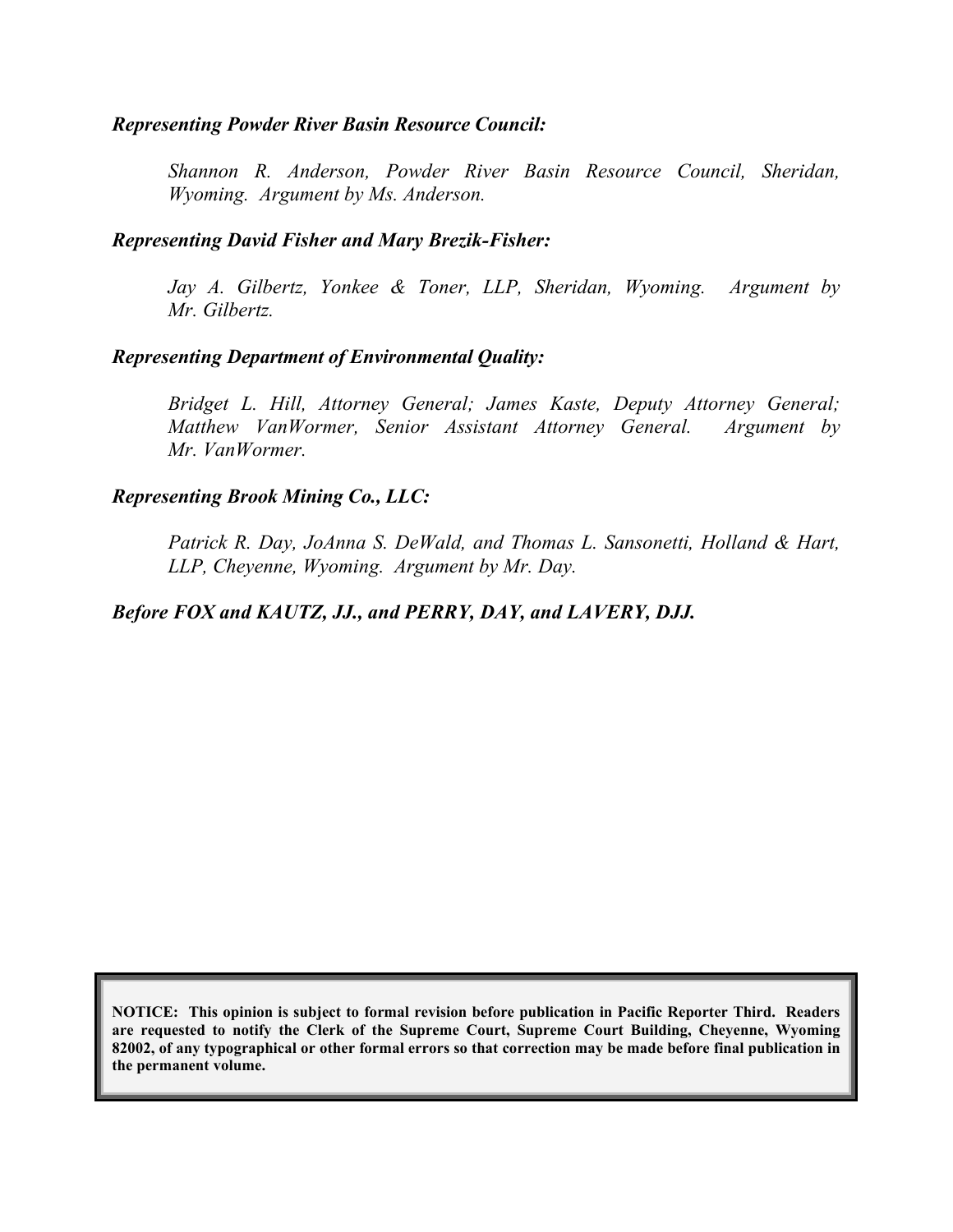## **DAY, District Judge.**

[¶1] Appellee, Brook Mining Company, applied to the Wyoming Department of Environmental Quality (WDEQ) for a permit to develop and operate a new surface coal mine in Sheridan County, Wyoming. Pursuant to certain agency rules that allowed for a contested case hearing before a formal agency decision, the Environmental Quality Council (EQC) held a contested case hearing. The EQC concluded the permit application was deficient in certain areas and issued a decision that the application must be denied. In accordance with that EQC decision, the Director of WDEQ then denied the permit. The Director's decision was appealed to the district court. The district court reversed the decision of the Director and the EQC. Appellants, Powder River Basin Resource Council (PRBRC) and Mr. and Mrs. Fisher, appeal the district court's decision. Concurrent to this appeal, Brook Mining Company revised its permit application and that application was recently approved. We find that the issues presented in this appeal are now moot.

## *ISSUES*

[¶2] The parties raised several issues but a single issue of justiciability is dispositive:

Whether the issues in this appeal continue to present a justiciable controversy.

## *FACTS*

[¶3] Brook Mining Company submitted its application to develop a new surface coal mine in October 2014. The permit application was then subject to several rounds of review by WDEQ staff. In December 2016, WDEQ staff determined the application was technically complete and recommended it for publication. Pursuant to Wyo. Stat. Ann. § 35-11-406(j) (LexisNexis 2015), the application was published for four consecutive weeks. The final publication was followed by a 30-day public comment and objection period pursuant to Wyo. Stat. Ann. § 35-11-406(k). Several parties filed written objections to the permit, including PRBRC and the Fishers. The parties then requested an informal conference with the Director.

[¶4] As the Wyoming Environmental Quality Act (WEQA) existed in December 2016, there were two options once an informal conference was requested. One option was for the Director to have the informal conference. Wyo. Stat. Ann.  $\S 35{\text -}11{\text -}406(p)$ (LexisNexis 2015), *amended by* Wyo. Stat. Ann. § 35-11-406(p)(ii) (LexisNexis 2020 Supp.). If that occurred, then the Director was required to issue a decision to approve or deny the permit application within sixty days of that conference. Wyo. Stat. Ann. § 35- 11-406(p) (LexisNexis 2015), *amended by* Wyo. Stat. Ann. § 35-11-406(p)(iii) (LexisNexis 2020 Supp.). A party could then appeal that decision to the EQC for a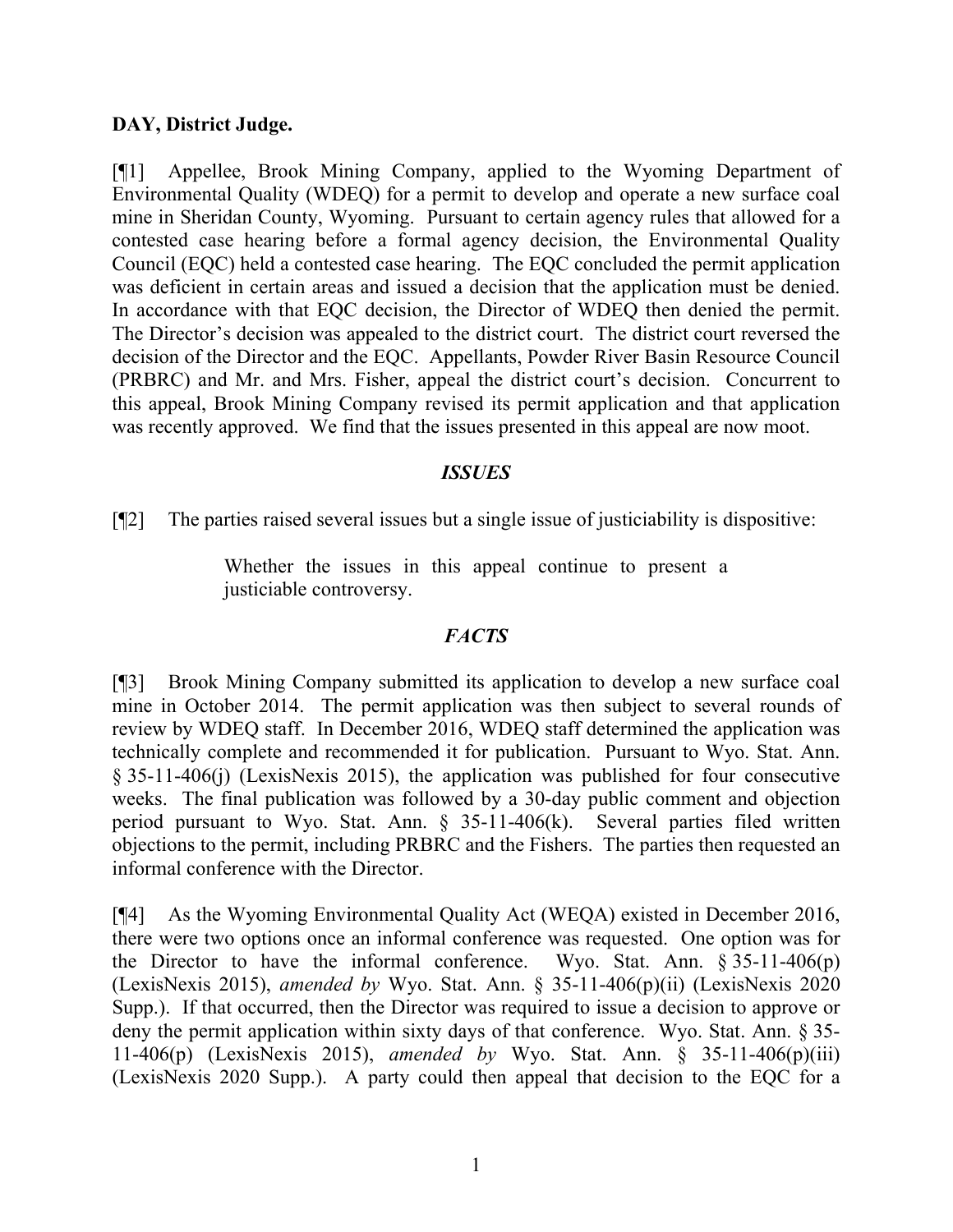contested case hearing. Wyo. Stat. Ann. § 35-11-406(k) (LexisNexis 2015). The EQC's decision could then be appealed to the district court. Wyo. Stat. Ann. § 16-3-114(a) (LexisNexis 2015).

[¶5] The second option would arise if the Director denied the request for an informal conference. In that instance, the matter would proceed to the EQC for a contested case hearing. Wyo. Stat. Ann. § 35-11-406(k) (LexisNexis 2015). Then, once the EQC issued its decision, the Director must either issue or deny the permit within fifteen days. Wyo. Stat. Ann. § 35-11-406(p) (LexisNexis 2015), *amended by* Wyo. Stat. Ann. § 35-11-  $406(p)(iii)$  (LexisNexis 2020 Supp.). That decision could then be appealed to the district court. Wyo. Stat. Ann. § 16-3-114(a).

[¶6] The second path was followed in this case. The Director denied the request for an informal conference, noting that multiple objections had been filed and that an informal conference was therefore unlikely to be successful. PRBRC and the Fishers then requested a contested case hearing. A seven-day contested case hearing was held. The EQC issued a decision that the permit application was deficient in the areas of hydrology, subsidence, and blasting. The EQC denied the permit application but also ordered the company to revise its permit application and resubmit it for review to WDEQ. The Director of WDEQ then issued an order denying the permit application. This appeal followed.

[¶7] While this appeal was pending, Brook Mining Company submitted its revised permit application. After the public comment period, an informal conference was requested. The Director held that informal conference. The Director then issued a decision that approved the revised permit application. PRBRC has initiated a separate administrative appeal of that decision.

[¶8] Also, while this appeal was pending, the regulatory structure for informal conferences was revised. 2020 Wyo. Sess. Laws ch. 35 (codified at Wyo. Stat. Ann. § 35-11-406(k) (LexisNexis 2020 Supp.)). Instead of the two-path system, there is now only one system: an informal conference with the Director is now mandatory and a contested case hearing can only occur after the Director issues a decision. *Id.*

## *STANDARD OF REVIEW*

[¶9] We review an agency's decision as if it came directly to us, with no deference to the district court. *E.g.*, *HB Family Ltd. P'ship v. Teton Cnty. Bd. of Cnty. Comm'rs*, 2020 WY 98, ¶ 32, 468 P.3d 1081, 1091 (Wyo. 2020) (citations omitted).

[¶10] However, a court should not hear a case where there has been a change in circumstances, occurring either before or after a case has been filed, that eliminates the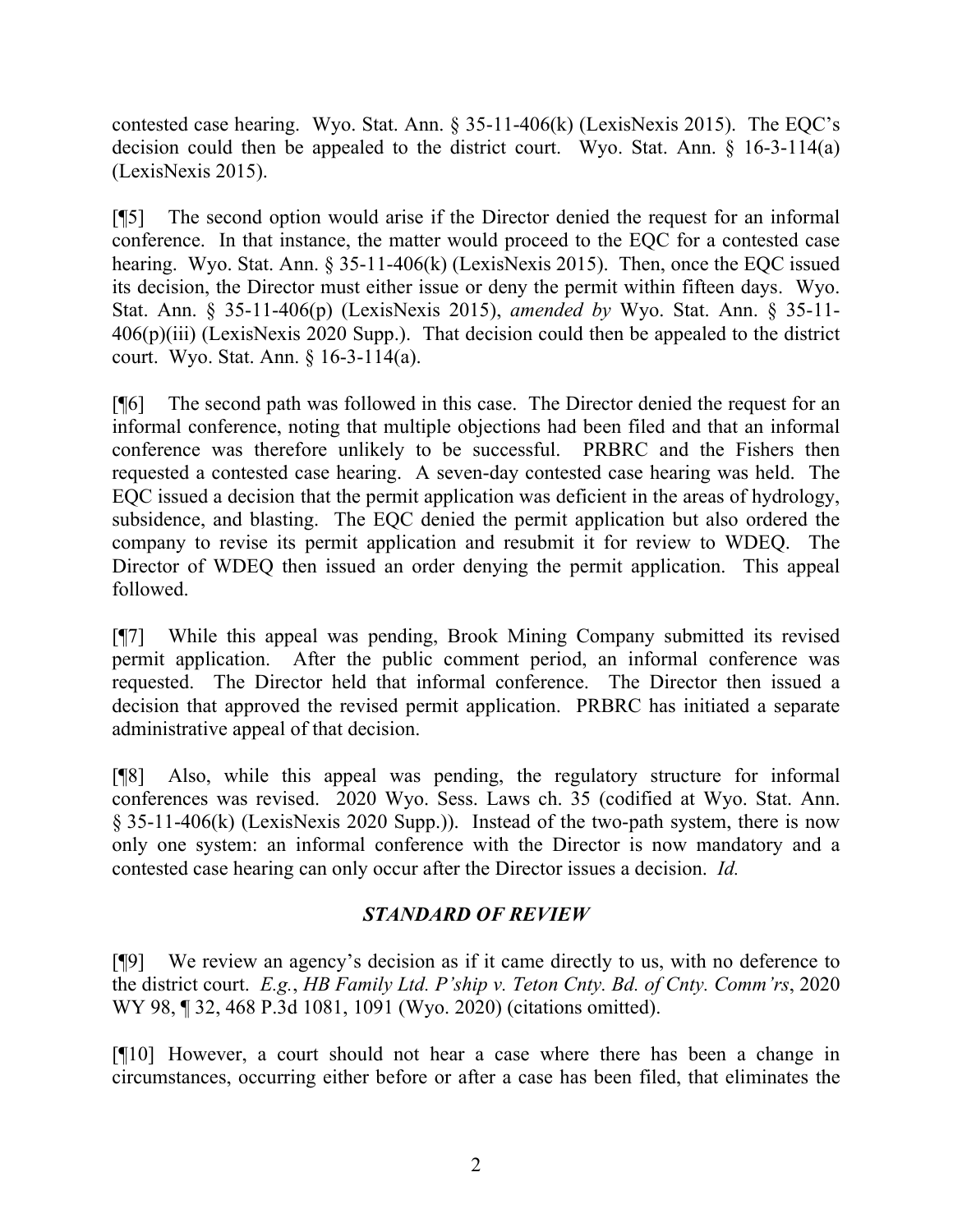controversy. *E.g.*, *Operation Save Am. v. City of Jackson*, 2012 WY 51, ¶ 21, 275 P.3d 438, 448 (Wyo. 2012). When no controversy exists, courts will not consume their time dealing with moot questions. *In re Birkholz*, 2019 WY 19, ¶ 2, 434 P.3d 1102, 1103–04 (Wyo. 2019) (citations omitted).

> The doctrine of mootness encompasses those circumstances which destroy a previously justiciable controversy. This doctrine represents the time element of standing by requiring that the interests of the parties which were originally sufficient to confer standing persist throughout the duration of the suit. Thus, the central question in a mootness case is "whether decision of a once living dispute continues to be justified by a sufficient prospect that the decision will have an impact on the parties."

*Operation Save Am.*, 2012 WY 51, 1 21, 275 P.3d at 448 (citations omitted). A case is moot when the determination of an issue will have no practical effect on the existing controversy. Therefore, "if events occur during the pendency of an appeal that cause a case to become moot or make determination of the issues unnecessary, we will dismiss it." *In re SNK*, 2005 WY 30, ¶ 6, 108 P.3d 836, 838 (Wyo. 2005) (citations omitted).

 $[$ [[11] There are exceptions to the mootness doctrine: (1) if the matter is one of great public importance or interest, (2) where necessary to provide guidance to state agencies and to produce uniformity in the decisions of the district courts, or (3) for controversies capable of repetition yet evading review. *E.g.*, *Operation Save Am.*, 2012 WY 51, ¶¶ 22– 23, 275 P.3d at 448–49.

## *DISCUSSION*

[¶12] In this case, two events occurred that change the circumstances of the case. One change in circumstances occurred when WDEQ approved the revised permit application. Another change in circumstances occurred when the legislature changed the regulatory structure for the approval of new coal mine applications by removing the opportunity for an EQC contested case hearing prior to the Director's decision. The Court addresses both changes in circumstance in its analysis. [1](#page-4-0)

<span id="page-4-0"></span> $1$  The revised permit application was approved after oral argument occurred in this case. Thus, Brook Mining Company's briefing and arguments on this issue centered on whether the change in the regulatory structure met the exceptions to the mootness doctrine.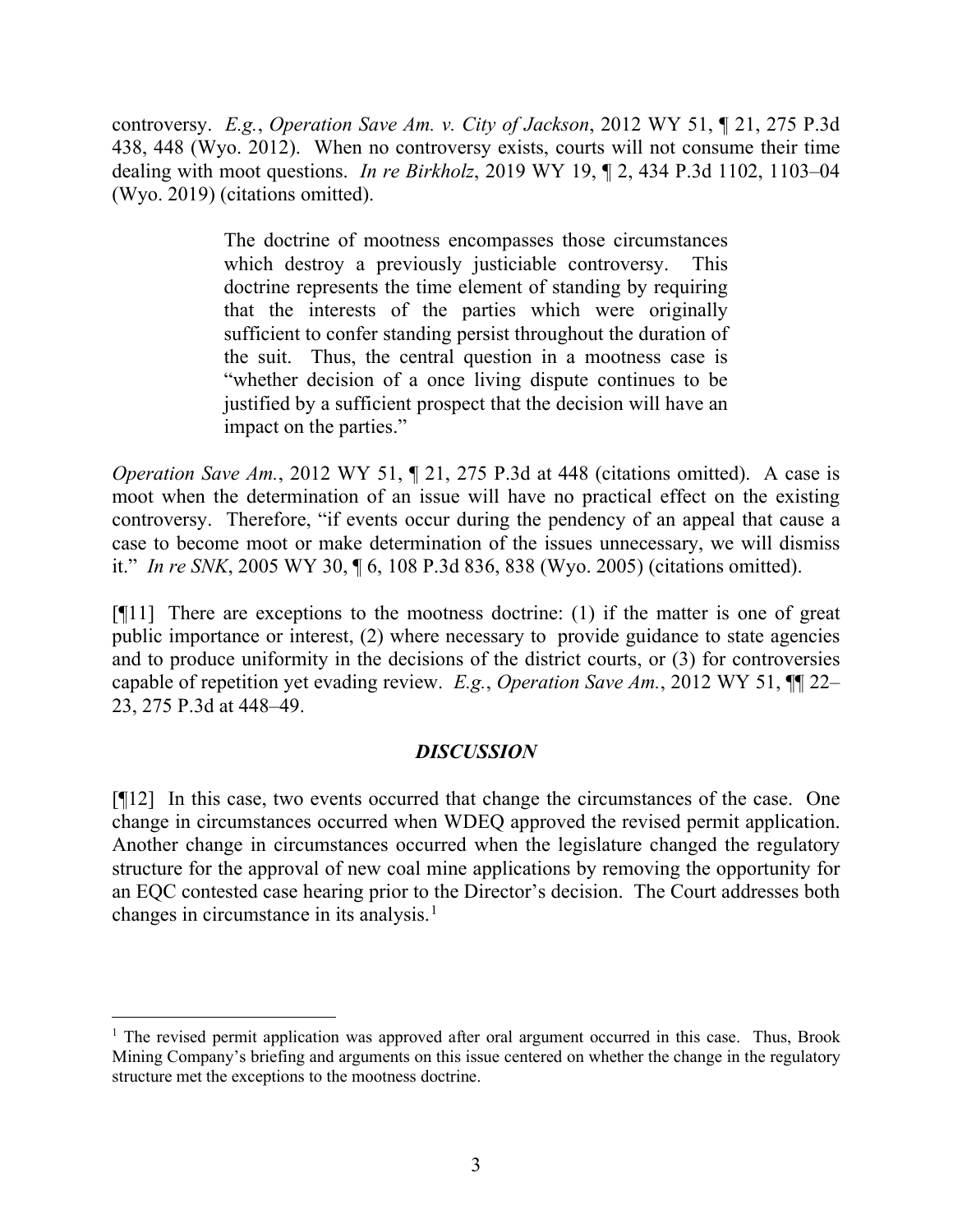## *Exceptions to the Mootness Doctrine*

[¶13] The substantive issues raised in this appeal relate to whether the EQC acted within its authority in holding a contested case hearing and whether the WDEQ Director was bound to the EQC's decision. Brook Mining Company asserts that these substantive issues are capable of repetition yet evading review. Under the "capable of repetition, yet evading review" exception to mootness, two requirements must be met: (1) "the duration of the challenged action must be too short for completion of litigation prior to its cessation or expiration," and (2) "there must be a reasonable expectation that the same complaining party will be subjected to the same action again." *E.g.*, *Operation Save Am.*, 2012 WY 51, ¶ 30, 275 P.3d at 450.

[¶14] In this case, neither element is met. First, Brook Mining Company's revised mining permit application has been approved. Therefore, the duration of the challenged action (the lack of approval of the original permit application) is too short for completion of this litigation because that application has been replaced by a revised permit application, that application has been approved, and a separate administrative appeal of that agency decision has been initiated. Second, even if Brook Mining Company applied for another permit to mine at some point in the future, the application would not be subject to the pre-decision contested case proceeding with the EQC due to the change in the regulatory structure. The Court therefore cannot find that this matter is capable of repetition yet evading review.

[¶15] The exception to provide guidance to the district courts or to administrative agencies similarly does not apply in this case because of the change to the regulatory structure for approving new mining permits. The substantive issues this Court is invited to decide center around the regulatory opportunity to have a contested case hearing before the Director issues a decision. That opportunity no longer exists under Wyoming law.

[¶16] The "great public importance" exception also does not apply. That exception is generally reserved for issues of constitutional magnitude. *Operation Save Am.*, 2012 WY 51, ¶ 25, 275 P.3d at 449; *Jolley v. State Loan & Inv. Bd.*, 2002 WY 7, ¶ 9, 38 P.3d 1073, 1078 (Wyo. 2002). This is a case of administrative review of an agency action, an area where the Court has declined to extend that exception. *Jolley*, 2002 WY 7, ¶ 10, 38 P.3d at 1078–79 ("We decline to expand the doctrine to encompass alleged violations of an agency's rules and regulations that do not directly implicate the constitutionality of legislation or an agency's actions or inactions.").

[¶17] The Court concludes that this matter no longer presents a justiciable controversy that would have an impact on the parties. Brook Mining Company's revised permit application has been approved by WDEQ and is now the subject of a separate